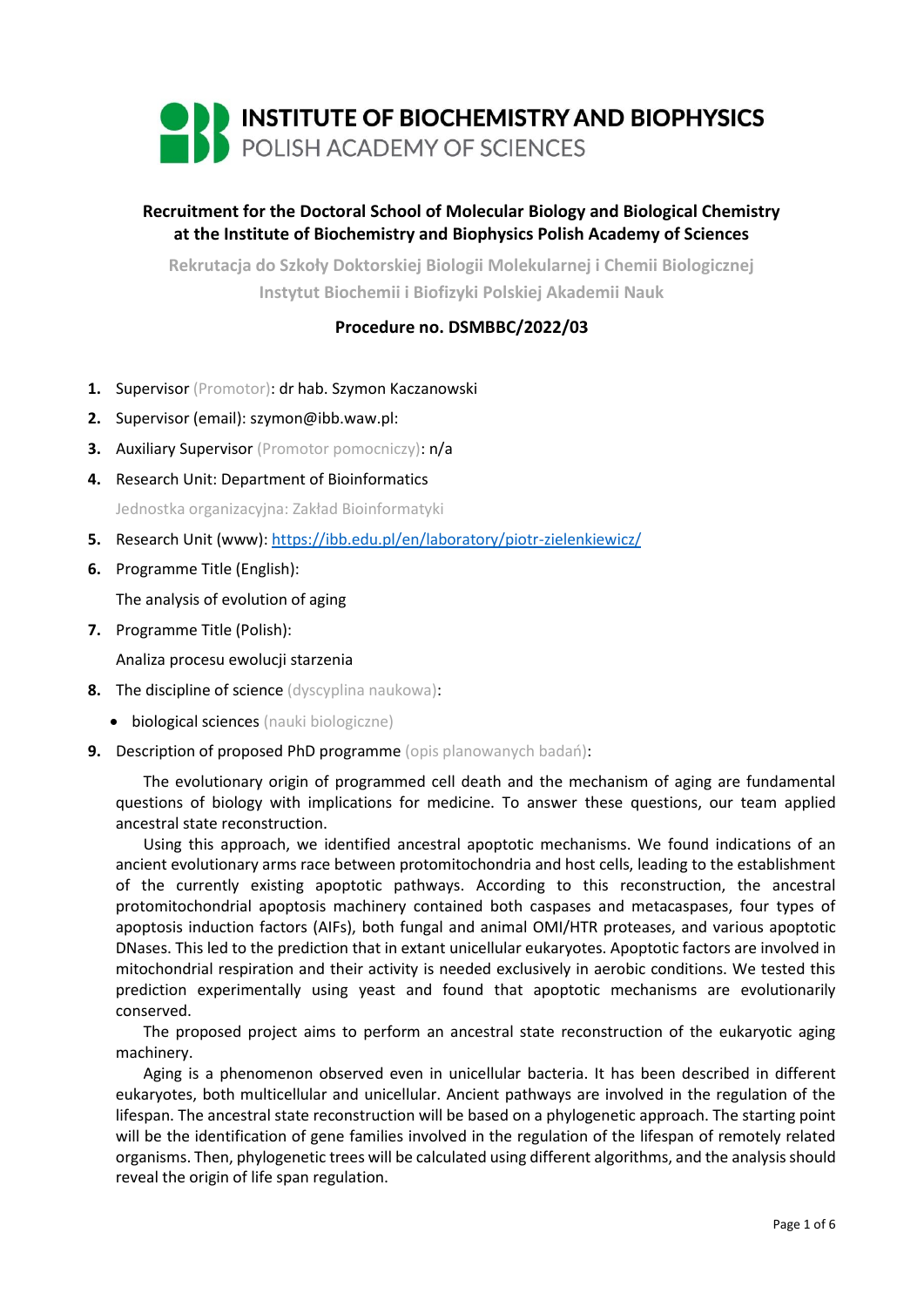Additionally, the project will attempt to answer the question of whether aging is a programmed process. To respond to this question, type of selection acting on aging pathways in different organisms will be identified. Novel methods of detection of positive selection that are currently being developed by our group will be applied to this task. This analysis will reveal to what extent aging pathways are subject to adaptive evolution. The detection of the adaptive development of aging pathways will be a strong indication that aging is a programmed process.

It is likely that the PhD student involved in the project will have an opportunity to conduct experiments to verify the prediction of the analysis presented above. We use yeasts as a model organism, and we have experience in testing an evolutionary hypothesis using this model. As mentioned above, we have tested experimental hypotheses based on our model of apoptosis origin.

- 10. Literature references related to conducted /planned research(literatura związana z planowanymi badaniami):
	- Szymon Kaczanowski 2016 "Apoptosis: its origin, history, maintenance and the medical implications for cancer and aging" Physical Biology 13 DOI: doi: 10.1088/1478-3975/13/3/031001
	- Szymon Kaczanowski 2020 "Symbiotic Origin of Apoptosis" Symbiosis: Cellular, Molecular, Medical and Evolutionary Aspects pp 253–280 DOI: 10.1007/978-3-030-51849-3\_10
	- Joanna Klim, Arkadiusz Gładki, Roza Kucharczyk, Urszula Zielenkiewicz, Szymon Kaczanowski "Ancestral state reconstruction of the apoptosis machinery in the common ancestor of eukaryotes" G3, DOI: 10.1534/g3.118.200295
- 11. Requirements for the candidate (wymagania):
- **a)** a degree of Master of Science [*Magister*], Master of Engineering [*Magister Inżynier*], medical doctor or equivalent in the field of: exact sciences, natural sciences, medical sciences or related disciplines, granted by a Polish or foreign university; a person who does not possess the qualifications described above may take part in the competition, but must obtain the qualifications in question and provide the relevant documents before the start of the programme at the Doctoral School (i.e., October 1, 2022);

posiadanie tytułu zawodowego magistra, magistra inżyniera, lekarza lub innego równorzędnego na polskiej lub zagranicznej uczelni w dziedzinie: nauk ścisłych, przyrodniczych, medycznych lub pokrewnych; w naborze może wziąć udział osoba nieposiadająca kwalifikacji opisanych w zdaniu poprzedzającym, jednak musi je uzyskać i stosowne dokumenty dostarczyć przed rozpoczęciem kształcenia w Szkole Doktorskiej (tj. przed 1 października 2022 r.)

### **b)** basic knowledge of Python (or other programming language) will be advantage

podstawowa znajomość Pythona (lub innego języka programowania) będzie dodatkowym atutem

## 12. Scholarship amount (net): 3000 PLN for 1<sup>st</sup> and 2<sup>nd</sup> year, 3500 PLN for 3<sup>rd</sup> and 4<sup>th</sup> year

Wysokość stypendium (netto): 3000 PLN na pierwszym i drugim roku, 3500 PLN na trzecim i czwartym roku.

#### **13.** Number of positions available: 1

Liczba dostępnych miejsc: 1

### **14.** Deadline for submission of documents: **from 1st to 15th June 2022** (documents must not be submitted earlier than June 1, 2022)

Termin rozpoczęcia i zakończenia przyjmowania dokumentów: **od 1 czerwca do 15 czerwca 2022 r**. (dokumenty nie mogą być złożone przed 1 czerwca 2022)

### **15.** Selected candidates will be invited for **the interview** that **will take place from 24th to 30th June 2022** (the exact date will be given in the invitation).

Wybrani kandydaci zostaną zaproszeni na rozmowę kwalifikacyjną, która odbędzie się w terminie **od 24 do 30 czerwca 2022 r.** (dokładny termin zostanie przekazany w zaproszeniu na rozmowę).

#### **16.** The recruitment procedure must be completed until **July 6, 2022**.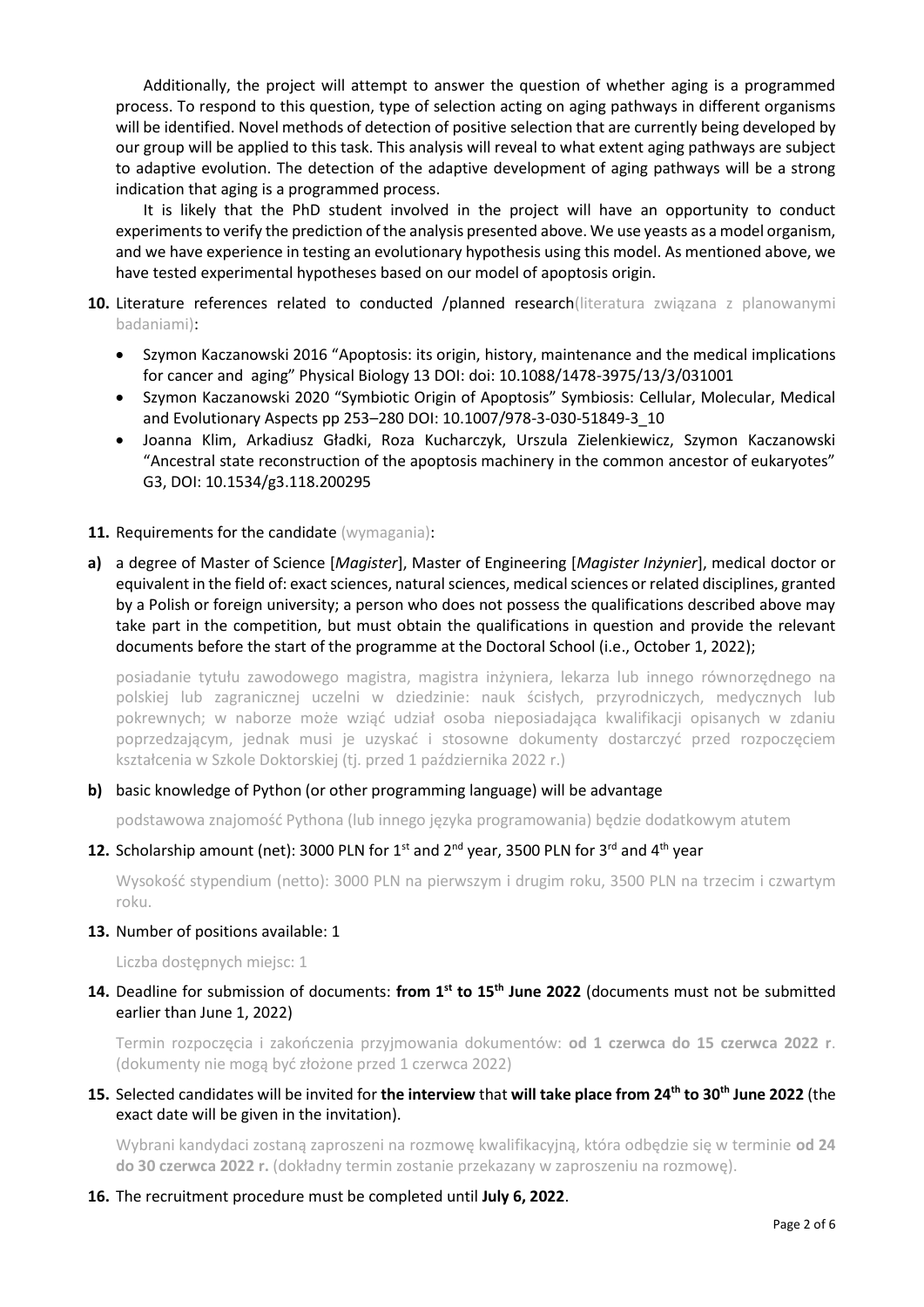Termin rozstrzygnięcia konkursu **6 lipca 2022 r.**

#### **17.** Required documents:

**a)** an application for admission to the Doctoral School, together with consent to the processing of personal data for the recruitment procedure and a statement on familiarising oneself with recruitment rules and conditions; [\(link to the form\)](https://ibb.edu.pl/app/uploads/2022/05/application-form_doctoralschool_ibb-pas.docx)

podanie o przyjęcie do Szkoły Doktorskiej wraz ze zgodą na przetwarzanie danych osobowych na potrzeby postępowania rekrutacyjnego oraz oświadczeniem o zapoznaniu się z zasadami i warunkami rekrutacji; ([odnośnik do formularza](https://ibb.edu.pl/app/uploads/2022/05/application-form_doctoralschool_ibb-pas.docx))

**b)** a copy of the diploma from a university or the candidate's statement on the estimated graduation date;

odpis dyplomu ukończenia uczelni wyższej lub oświadczenie kandydata o przewidywanym zakończeniu studiów;

**c)** a scientific curriculum vitae including information on the candidate's participation in scientific projects and other related activities, such as publications, involvement in science club, participation in academic conferences with an oral or poster presentation, national and international internships, prizes and awards, participation in grants, popularization of science, voluntary work;

życiorys naukowy zawierający informacje o udziale kandydata w projektach naukowych i innych aktywnościach związanych z działalnością naukową taką jak: publikacje, prace w kołach naukowych, udział w konferencjach naukowych z referatem, posterem, staże krajowe i zagraniczne, nagrody i wyróżnienia, udział w grantach, popularyzacji nauki, wolontariacie;

**d)** a list of completed university courses with marks;

wykaz ukończonych kursów uniwersyteckich wraz z ocenami;

**e)** a motivation letter;

list motywacyjny;

**f)** contact details to at least one academic adviser or academic staff member holding at least a doctor's degree, who has agreed to give an opinion on the applicant. The opinion should not be attached to the application;

dane kontaktowe do co najmniej jednego dotychczasowego opiekuna naukowego lub innego pracownika naukowego ze stopniem co najmniej doktora, który zgodził się wcześniej wydać opinię na temat kandydata. Opinii nie należy załączać do aplikacji;

**g)** in the case of having a disability certificate or a certificate on the degree of disability, or a certificate referred to in Article 5 and Article 62 of the Act of 27 August 1997 on Vocational and Social Rehabilitation and Employment of Persons with Disabilities – a statement of holding such certificate;

w przypadku posiadania orzeczenia o niepełnosprawności lub orzeczenia o stopniu niepełnosprawności albo orzeczenia, o którym mowa w art. 5 oraz art. 62 ustawy z dnia 27 sierpnia 1997 r. o rehabilitacji zawodowej i społecznej oraz zatrudnianiu osób niepełnosprawnych – oświadczenie o jego posiadaniu;

## **h)** candidates holding a diploma of completing studies abroad shall additionally attach a certified translation of the diploma, including the supplement, into Polish or English, unless the diploma or an official copy thereof, including the supplement, has been issued in English.

kandydat legitymujący się dyplomem ukończenia studiów za granicą składa dodatkowo poświadczone tłumaczenie dyplomu, wraz z suplementem, na język polski lub angielski, chyba, że dyplom lub jego oficjalny odpis, wraz z suplementem, został wydany w języku angielskim;

### **18.** Language of documents (język dokumentów):

- **either English or Polish up to the candidate's choice** (angielski lub polski do wyboru przez kandydata)
- **19.** How to apply (jak złożyć aplikację):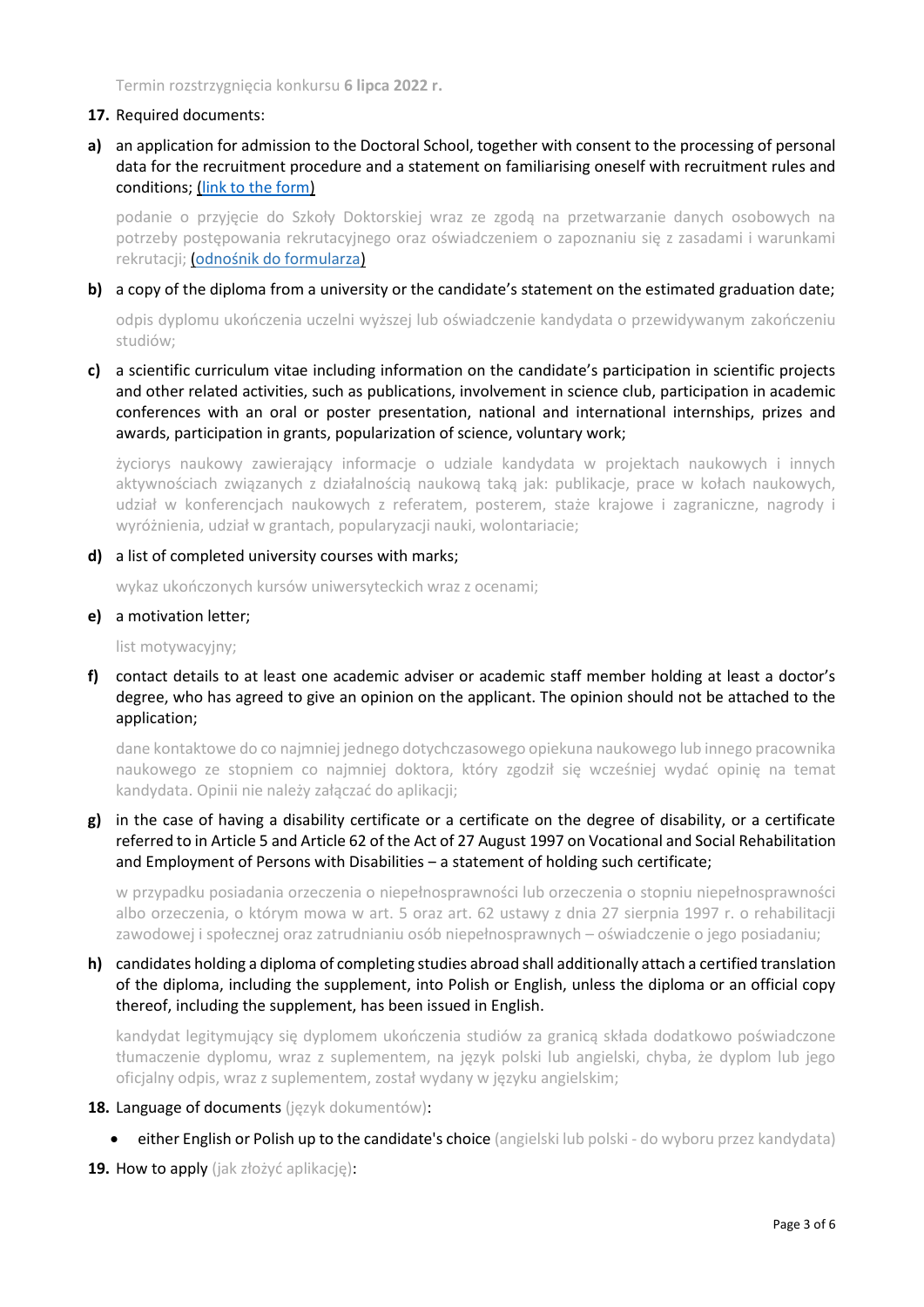### Use the Application form for admission to the Doctoral School [\(link to the form\)](https://ibb.edu.pl/app/uploads/2022/05/application-form_doctoralschool_ibb-pas.docx)

Użyj formularza Podania o przyjęcie do Szkoły Doktorskiej ([odnośnik do formularza](https://ibb.edu.pl/app/uploads/2022/05/application-form_doctoralschool_ibb-pas.docx))

Merge all required documents as a single pdf file

Połącz wszystkie dokumenty w jeden plik formatu pdf

Send this file as an attachment to [PhDschool-recruitment@ibb.waw.pl](mailto:PhDschool-recruitment@ibb.waw.pl) **or** post documents to

Doctoral School (room 41) Institute of Biochemistry and Biophysics Polish Academy of Sciences Pawinskiego 5a 02-106 Warszawa Poland

Wyślij plik pdf na adres [PhDschool-recruitment@ibb.waw.pl](mailto:PhDschool-recruitment@ibb.waw.pl) lub prześlij dokumenty na adres:

Szkoła Doktorska (pokój 41) Instytut Biochemii i Biofizyki Polska Akademia Nauk ul. Pawińskiego 5a 02-106 Warszawa Polska

- Include "**Procedure no. DSMBBC/2022/03**" and your first and last name as the subject of the e-mail W tytule wiadomości e-mail umieść "**Procedure no. DSMBBC/2022/03"** oraz Twoje imię i nazwisko.
- The application must contain all documents described in section 17

Aplikacja musi zawierać wszystkie dokumenty opisane w punkcie 17

#### **20.** The recruitment process consists of two stages:

- **a)** selection of candidates by the Committee based on their previous achievements and academic performance presented in the documents submitted; for each position no more than 4 applicants who have achieved the highest scores, but no less than 60% of the maximum points, shall be qualified for the next stage;
- **b)** an interview conducted by the Committee including in particular:
	- a presentation delivered by the candidate containing the outcomes of his/her research (a Master's thesis or other research work carried out by the candidate); the presentation must not last longer than 10 minutes;
	- questions asked by the members of the Committee related to the presented project, the methods used and interpretation of the results obtained;
	- questions asked by the members of the Committee related to the proposed PhD programme described in the recruitment announcement;
	- questions related to the candidate's motivation for scientific work.

Rekrutacja składa się z dwóch etapów:

- **a)** selekcji kandydatów przez Komisję na podstawie dotychczasowych osiągnięć i wyników w nauce przedstawionych w złożonych dokumentach; dla każdego oferowanego miejsca do kolejnego etapu zakwalifikowane zostaną nie więcej niż 4 osoby, które uzyskały najlepszą ocenę, nie mniejszą jednak niż 60% maksymalnej liczby punktów.
- **b)** rozmowy kwalifikacyjnej z Komisią, która obejmuje: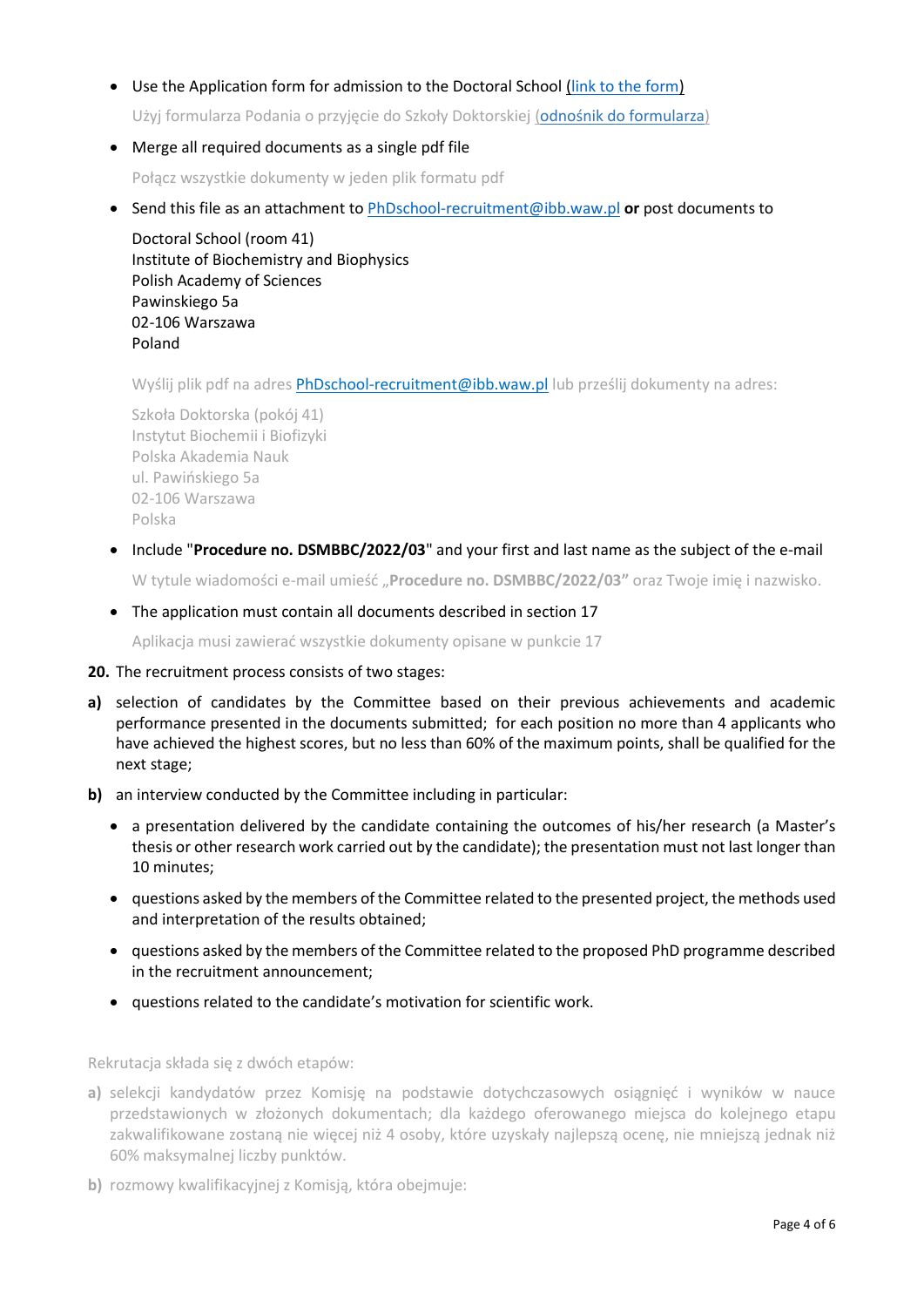- prezentację podczas której kandydat przedstawia wyniki swoich badań (pracy magisterskiej lub innej pracy badawczej wykonanej przez kandydata); prezentacja może trwać nie dłużej niż 10 minut;
- zadanie pytań przez członków Komisji sprawdzających znajomości tematyki przedstawionej przez kandydata, stosowanych przez niego metod oraz umiejętności interpretacji uzyskanych wyników;
- zadanie pytań przez członków Komisji sprawdzających znajomości tematyki wymienionej w ogłoszeniu o rekrutacji (proponowanym programie badawczym);
- poznanie motywacji kandydata do pracy naukowej.
- 21. Language of interview (język rozmowy kwalifikacyjnej):
	- **either English or Polish up to the candidate's choice** (angielski lub polski do wyboru przez kandydata)

# **22.** Criteria for evaluation of candidates:

# **a)** Stage One

- learning outcomes (a scale of the evaluation:  $0.0 6.0$  points);
- participation in a scientific project or an academic conference (a poster or oral presentation) (a scale of the evaluation:  $0.0 - 1.0$  points);
- co-authorship of a research paper (depending on the role in the publication) (a scale of the evaluation:  $0.0 - 1.0$  points);
- involvement in science club (a scale of the evaluation: 0.0 or 0.5 points);
- other achievements, e.g., awards, honors, scholarships, domestic and foreign internships, voluntary work, popularization of science (a scale of the evaluation:  $0.0 - 1.5$  points).
- **b)** Stage Two
	- understanding of the project performed and methods used; the ability to interpret the results obtained; knowledge in the field related to the presented project (a scale of the evaluation: 0-10 points);
	- knowledge in the field related to the proposed PhD programme described in the recruitment announcement (a scale of the evaluation: 0-10 points);
	- form of presentation of the candidate's results (a scale of the evaluation: 0-3 points).

# Kryteria oceny:

**a)** Etap pierwszy

- wyniki uzyskane w trakcie kształcenia (skala oceny 0,0 6,0 pkt.)
- udział w projekcie naukowym lub konferencji naukowej (plakat lub prezentacja ustna) (skala oceny 0,0 - 1,0 pkt.)
- współautorstwo publikacji naukowej (w zależności od roli w publikacji) (skala oceny 0,0 1,0 pkt.)
- praca w kole naukowym (skala oceny 0,0 lub 0,5 pkt.)
- inne osiągnięcia, np: nagrody, wyróżnienia, stypendia, staże krajowe i zagraniczne, wolontariat, popularyzacja nauki (skala oceny 0,0 - 1,5 pkt.)

**b)** Etap drugi:

- stopień zrozumienia własnej pracy; umiejętność interpretacji otrzymanych wyników; zrozumienie stosowanych metod, wiedzę w obszarze związanym z tematem przedstawionej pracy (skala oceny 0- 10 pkt.),
- wiedzę w tematyce wymienionej w ogłoszeniu o rekrutacji (skala oceny 0-10 pkt.),
- formę prezentacji własnych wyników (skala oceny 0-3 pkt.).